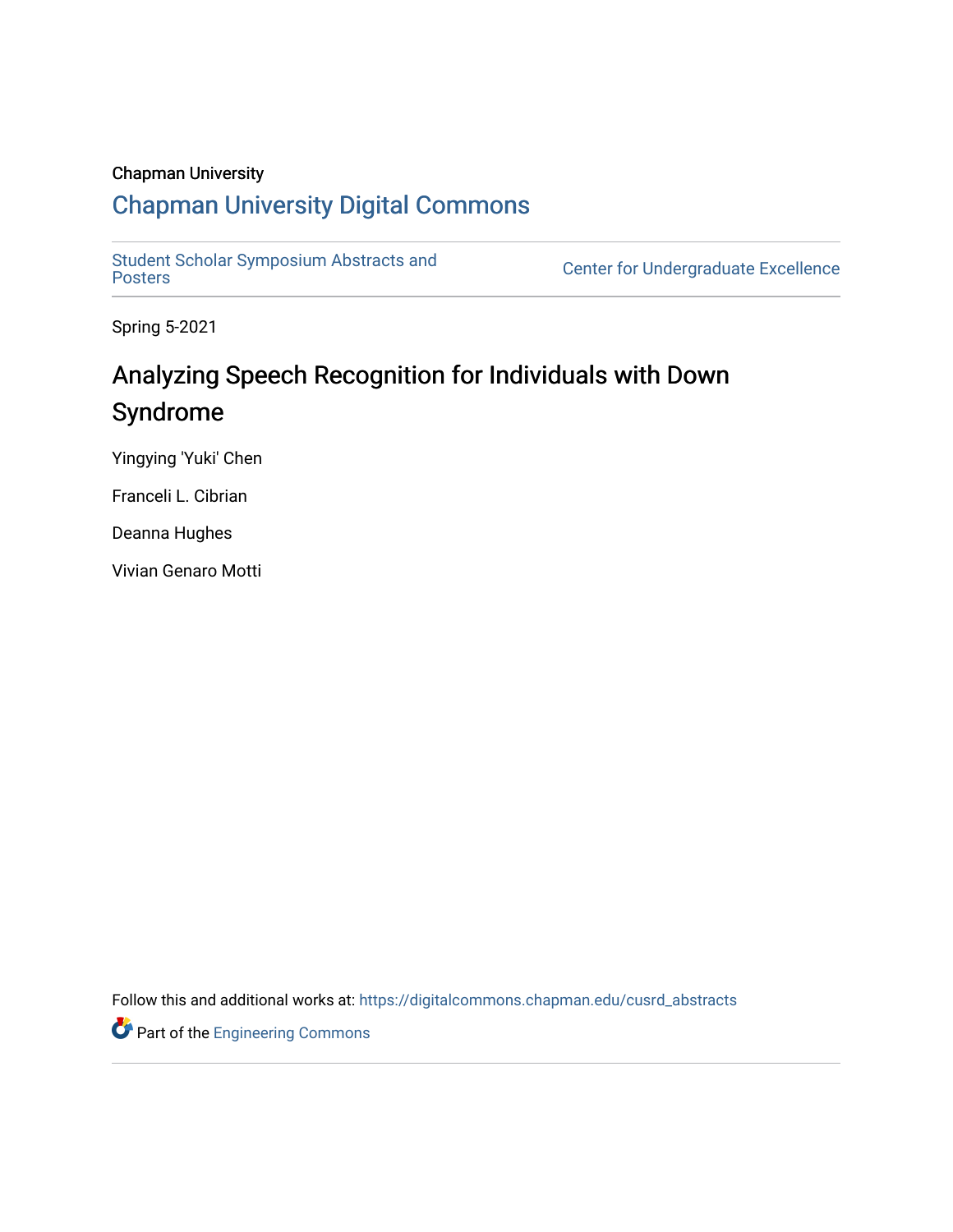

## **Analyzing Speech Recognition for Individuals with Down Syndrome**

 **Yingying 'Yuki' Chen\*,** Franceli L. Cibrian, Vivian Genaro Motti, Deanna Hughes  **[\\*yingchen@chapman.edu](mailto:yingchen@chapman.edu), Fowler School of Engineering, Chapman University** 

#### **Introduction**



- Speech recognition technologies are the base for voice assistants
- Speech recognition technologies are trained on "typical speech" patterns[1].
- They have trouble recognizing speeches from people with speech differences such as people with Down Syndrome[3].



**Results**

**Ground True:***I feel like I'm hit by a lovebug or something.* A female with DS

**YouTube**:*what I feel like I'm here like a like here something..*

**IBM Watson:** *I feel like I'm hit like yellow blanket or something.*

#### **Methods**

- 10 YouTube videos with interviews of 15 people with Down Syndrome and 6 neurotypical.
- Get transcript from YouTube and IBM Watson
- Develop a python script to compare the match, mismatch, insert, delete, and word error rate [2] of people from different groups.



#### **Conclusion**

- **Interviewer:** highest match, lowest word error rate, lowest mismatch, insert, delete,
- **Neurotypical:** high match, low word error rate, low mismatch, insert, delete
- **Down Syndrome:** lowest match, highest word error rate, highest mismatch, insert, delete

**People with disabilities like Down Syndrome are the ones who need voice assistant the most. Speech recognition technologies should be more inclusive**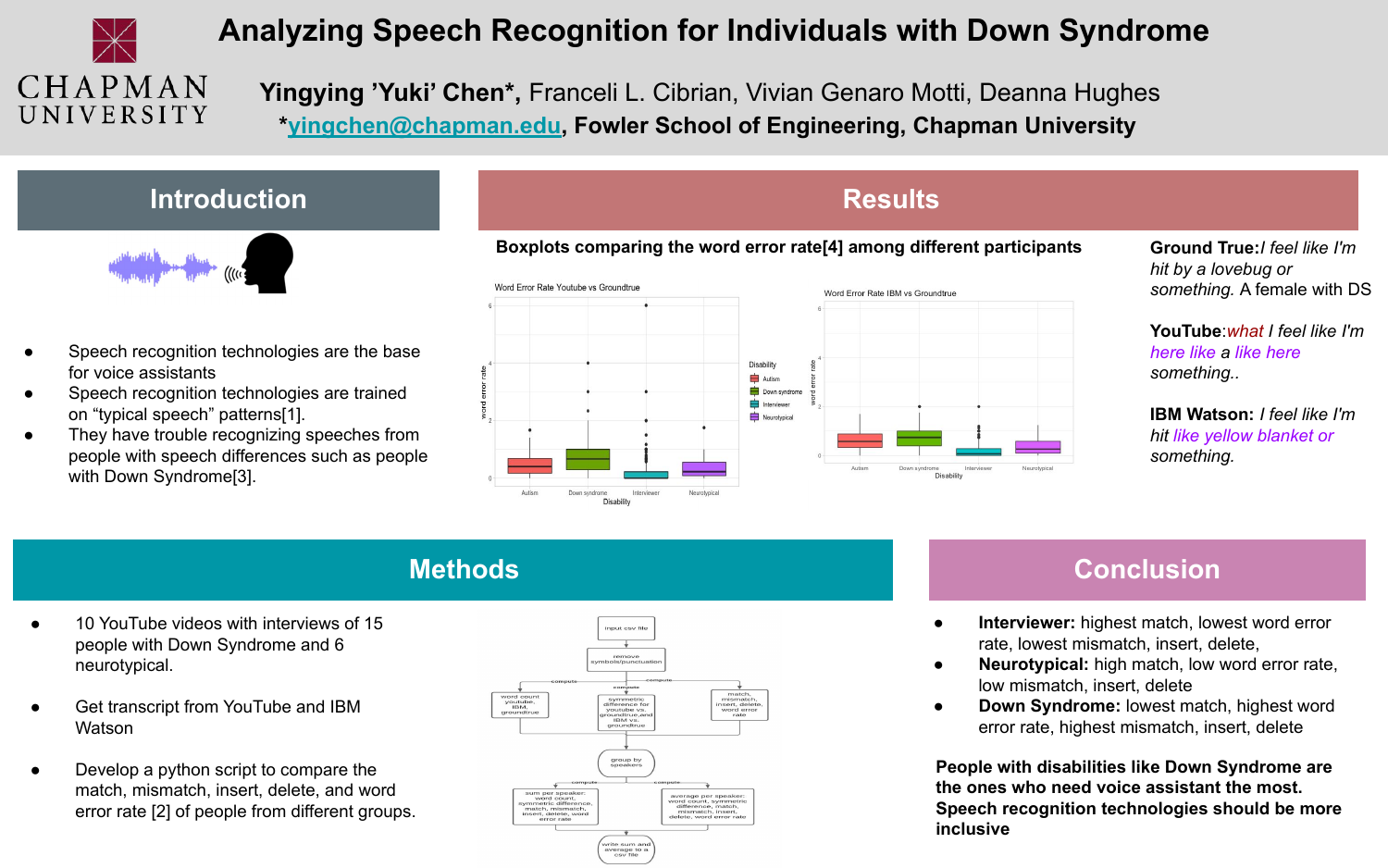